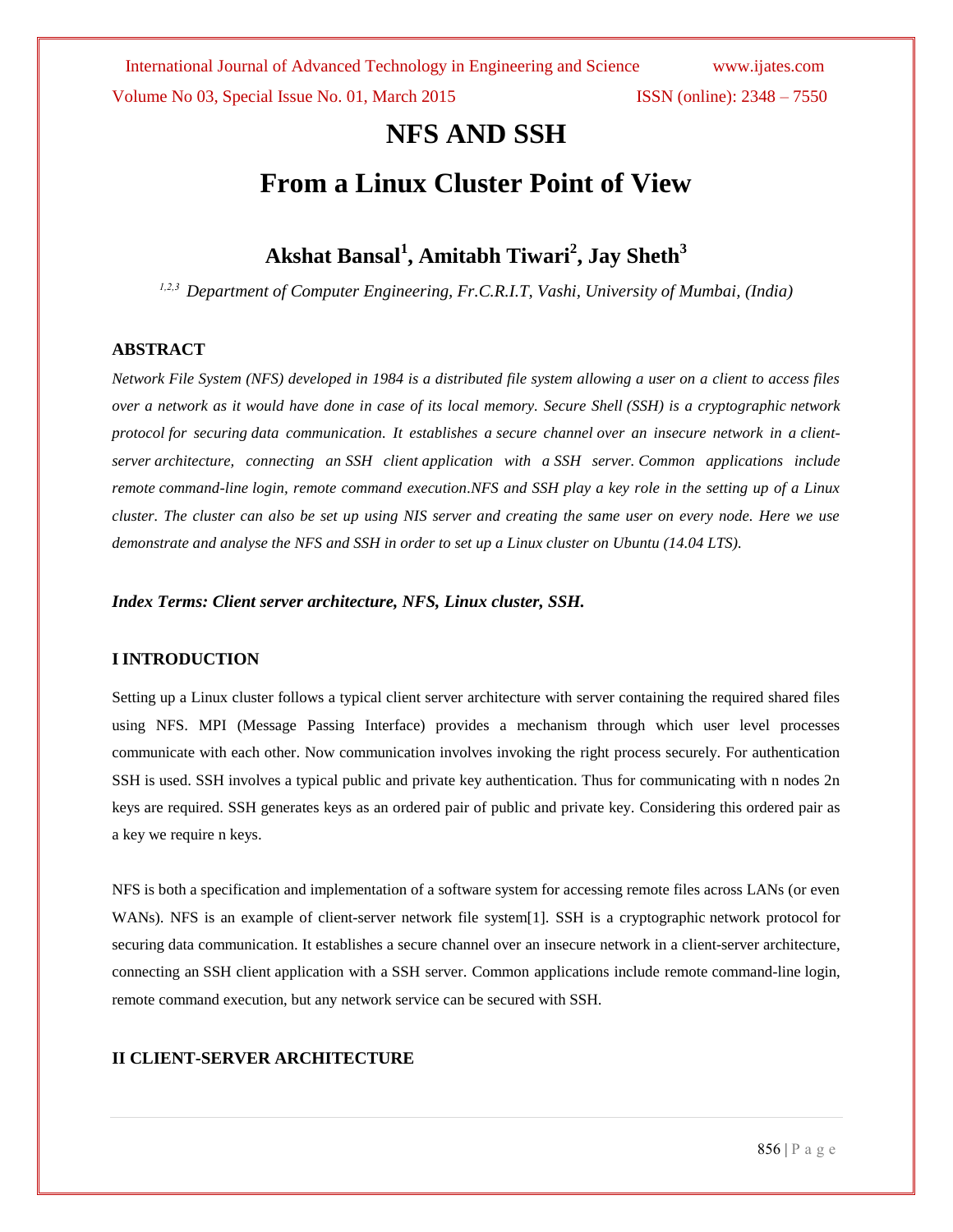#### Volume No 03, Special Issue No. 01, March 2015 **ISSN** (online): 2348 – 7550

In this architectural model a subsystem, the server, provides services to other subsystems called the clients, which are responsible for interacting with the clients. In case of a cluster the request for a service is usually done via a remote procedure call mechanism. The control flow in the clients and the server is independent except for the synchronization to manage requests or receive calls.



#### **Fig 1. Client/Server architectural style**

The client server architectural style is a specialization of repository in which the central server is managed by a process. It is possible that in this architecture that there are multiple servers serving multiple clients and multiple clients requesting from multiple servers [2].

# **III NFS (NETWORK FILE SYSTEM)**

NFS views a set of interconnected workstations as a set of independent machines each having its own set of independent file systems. The main aim of NFS is to allow some degree of sharing among these file systems. Sharing is permitted between any two machines and this affects only the client machine and no other machines. In a typical cluster there exists one server on which a directory is shared between all the workstations. Then from any workstation the required program can be executed just by specifying the number of processors available.

The NFS specification distinguishes between the services provided by a mount mechanism and the remote-file access service. Thus there are two protocols: mount protocol and NFS protocol.

#### **3.1. The Mount Protocol**

The mount protocol initially establishes the initial logical connection between a server and a client. Here a server process is present on each machine outside the kernel performing the protocol functions. This includes the name of the remote directory and the name of the server storing it. The server maintains an export file that specifies the local file system that it exports for mounting. In Ubuntu this file is fstab located in /etc/fstab. These can be edited only with root access. Using this file static mounting preconfiguration is established at the boot time.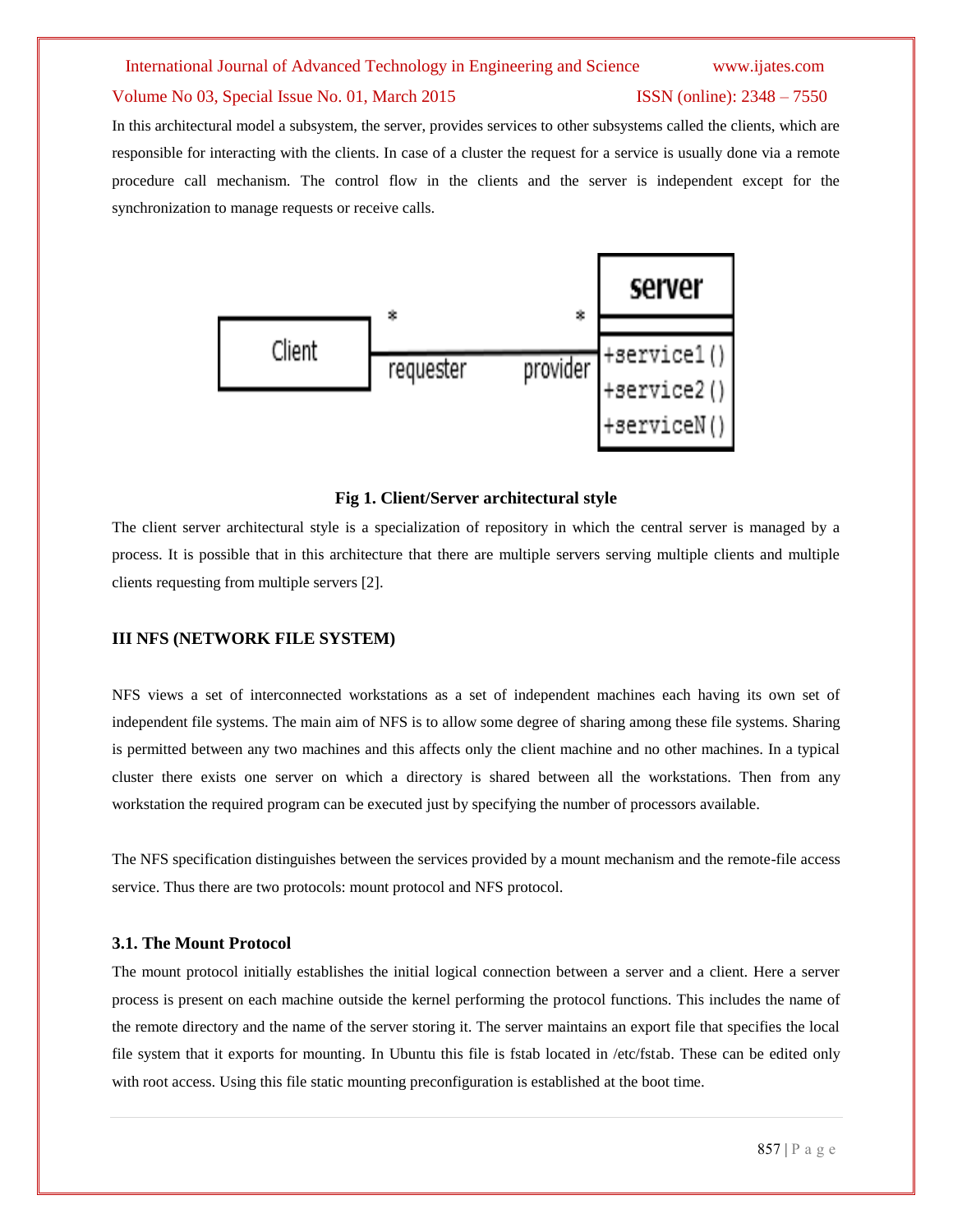# Volume No 03, Special Issue No. 01, March 2015 **ISSN** (online): 2348 – 7550

### **3.2. The NFS Protocol**

This protocol contains a set of RPCs for remote file operations which include:

- 1. Searching for a file within a directory.
- 2. Reading a set of directory entries.
- 3. Manipulating links and directories.
- 4. Accessing file attributes.
- 5. Reading and writing of files.
- Some other features are:
	- 1. Stateless servers.
	- 2. File operations must be idempotent.
	- 3. Server crash invisible to client
	- 4. Performance upgrades by using disk cache of each processor.

However maintaining a list of clients does violate the statelessness of a server. But this list is not essential for correct operation of the client or the server. Thus it need not be restored after as server crash. It might also contain inconsistent data. Thus it is treated only as a hint.

### **3.3. Remote operations**

There exists a one-to-one correspondence between regular UNIX system calls for file operations and the NFS protocol RPCs. Thus a remote file operation can be translated directly to the corresponding RPC. No direct correspondence exists between a remote operation and an RPC. Instead file blocks and file attributes are cached locally. These form the two caches. When a file is opened, the kernel checks with the remote server to determine whether to fetch or revalidate the cached attributes. By default cached attributes are discarded after 60 seconds.

#### **3.4. Implementation in the Operating System**

NFS is integrated into the OS using VFS (Virtual File System). The following illustrates a typical operation on an already open remote file is handled: The client initiates the system call with a regular system call. The OS maps this to a VFS operation on the appropriate node. The VFS identifies file to be on a remote node and invokes appropriate NFS procedure. An RPC call on the VFS of the remote system finds it to be local and invokes the appropriate file operation [2].

### **3.5. Setting up a NFS server and client.**

Step 1: Install NFS

Server : sudo apt-get install nfs-server Client : sudo apt-get install nfs-client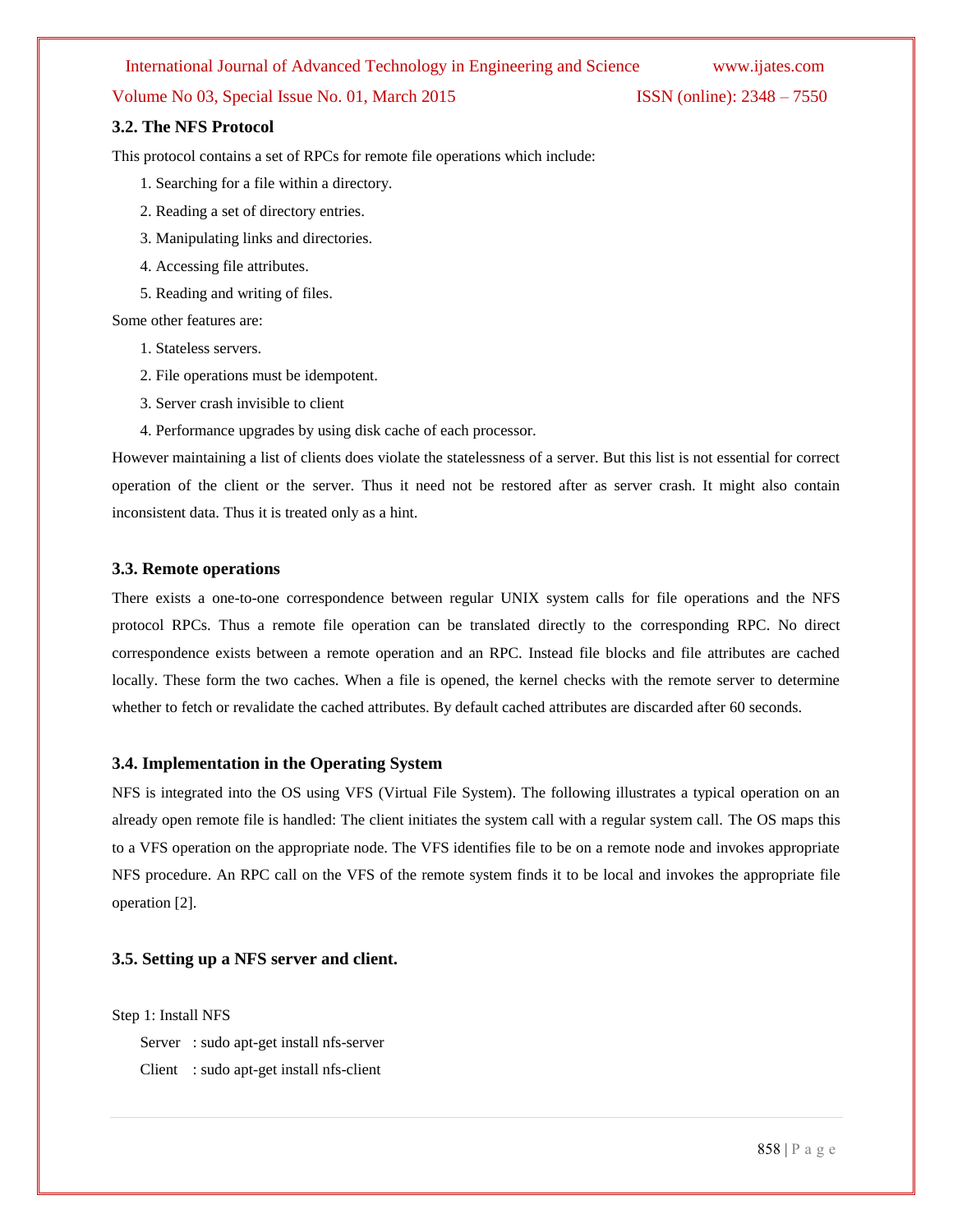# International Journal of Advanced Technology in Engineering and Science www.ijates.com Volume No 03, Special Issue No. 01, March 2015 **ISSN** (online): 2348 – 7550

Step 2: Sharing master folder

Server : sudo mkdir/share

where, share  $=$  Name of the shared folder.

Then share the contents of this folder located on the server node to all the other nodes. In order to this we edit the

/etc/exports file on the master node to contain the additional line

*/share \*(rw,sync)*

Then the nfs service is restarted on the master node to parse the configuration once again using the command:

sudo service nfs-kernel-server restart

Step 3: Mounting master in nodes

In /etc/fstab/ of all the clients we write:

master:/share share nfs

where,

 $master = Name of the master node$ 

share  $=$  Name of the shared file

The above steps are sufficient for NFS to be set up on client server architecture. But in case of setting up a cluster, a user must be created on all machines having the same name and same user id, and then on each machine the ownership of the 'share' file is given to the user created above. [3]



**Fig 2. Schematic view of NFS architecture**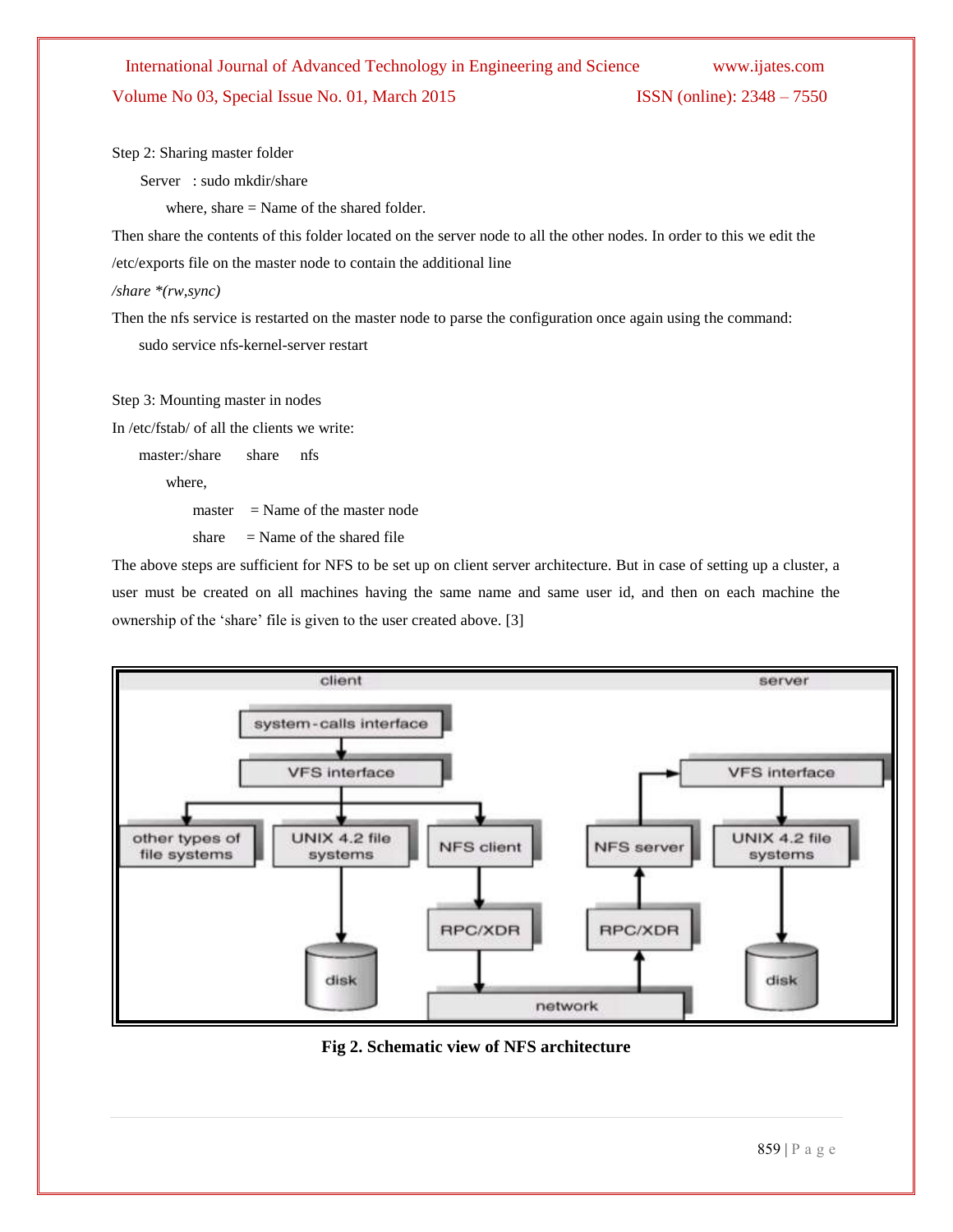International Journal of Advanced Technology in Engineering and Science www.ijates.com Volume No 03, Special Issue No. 01, March 2015 **ISSN** (online): 2348 – 7550

# **IV OPEN SSH**

OpenSSH is a suite of network-level security tools based on the [SSH](http://en.wikipedia.org/wiki/SSH) protocol which help to secure network communications via the encryption of network traffic over multiple authentication methods and by providing secure tunneling capabilities.Secure Shell (SSH) is a cryptographic network protocol for securing data communication. It establishes a secure channel over an insecure network in a client-server architecture, connecting an SSH client application with an SSH server. Common applications include remote command-line login, remote command execution, but any network service can be secured with SSH.

Now from the cluster point of view: Setting up a cluster involves first creating a shared directory through which the files can be shared, then for process to process delivery OpenMPI. OpenMPI requires password less SSH to be implemented. The main purpose of implementing password-less SSH is to permit remote login. A remote node A can login virtually from to another node B and vice versa. Here we explain the mechanism through which we implemented the password-less SSH.

# **4.1. Installing OpenSSH**

While doing this make sure that the OpenSSH server is installed only on the server. Here we have a user shared among all the nodes connected in a cluster. For our ease we have used static IP addresses. The command below is executed on the server after logging on the shared user from the server.

Server : sudo apt-get install openssh-server

## **4.2. Generating Key and fingerprints**

Once the OpenSSH server is installed then, the next step is to generate the key that will be used for authentication. The following command is used for generating the key. Here we generate an RSA key pair. The command creates one private and one public key.

Server : ssh-keygen -t rsa

Now we add this key to authorized keys. In order to do this we use the following commands:

```
Server : cd .ssh
Server :.ssh$ cat id_pub.rsa >> authorized keys
```
## **4.3. Testing SSH run**

In order to test SSH run use the following command. First run the command at the server and then at the client.

Server : ssh client-name host-name

where

client-name is the name of the client machine

host-name is the name of the host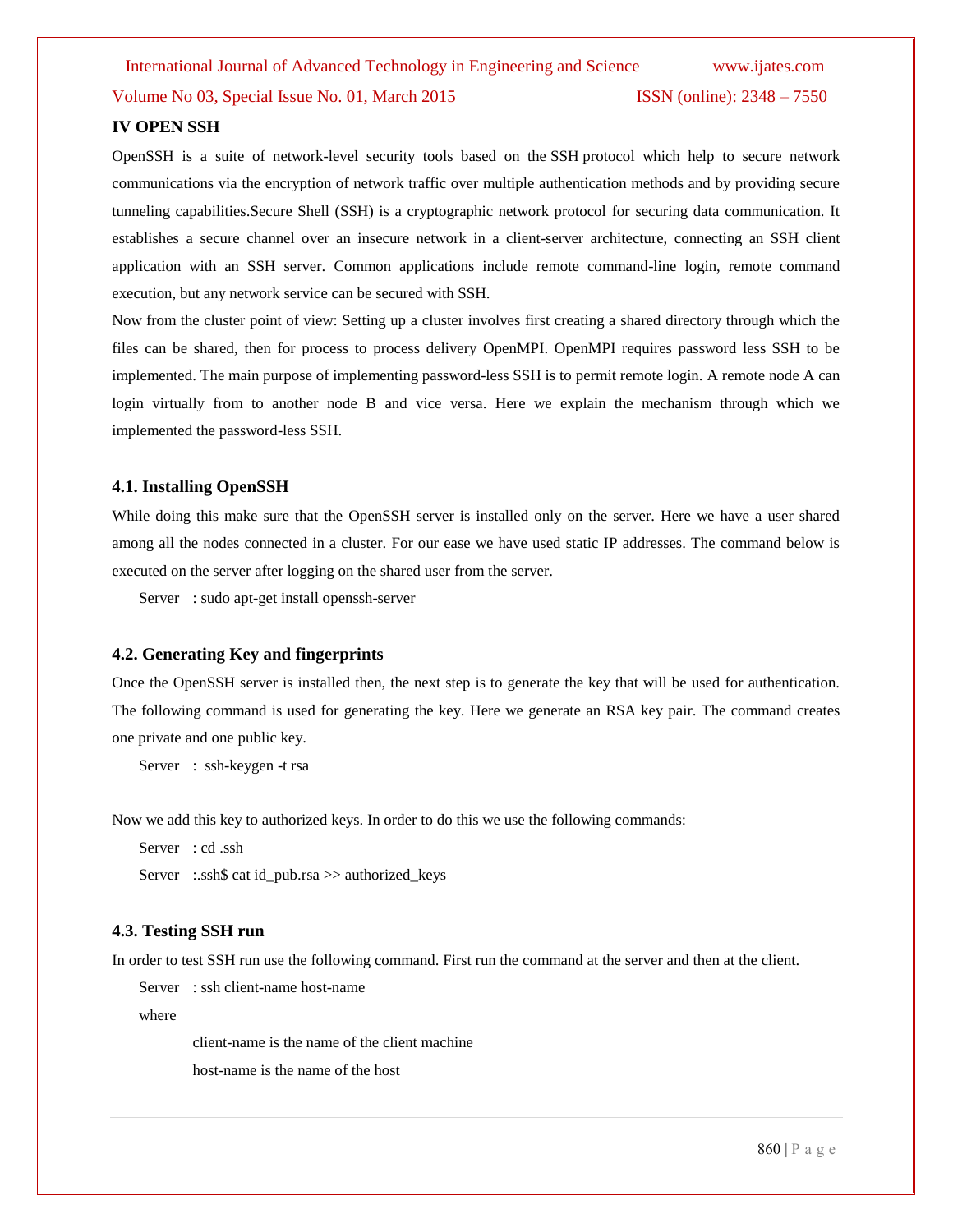#### Volume No 03, Special Issue No. 01, March 2015 **ISSN** (online): 2348 – 7550

Here while first executing the above command we were prompted whether to set up a fingerprint and add the client permanently to the list of authorized users for the server. Here we answered yes. After successful creation of fingerprint the client is added to the list of authorized user for the server.

The above process has to be repeated for all the client machines that you want to connect to the server. Thus for 'n' clients there are "n" distinct fingerprints.

## **4.4. Try remote logging in**

Now try the following command from server/client

Server : ssh client-name Client : ssh host-name

In both of the cases, remote login works.

### **4.5. Fingerprinting**

Here we explain some part of fingerprinting needed for the above procedure. Fingerprinting is basically creation of a fingerprint for the client that can be used for authentication by the client. Fingerprint is basically a hash value created at the server side and transmitted by the server to the client. Now we have generated an RSA key pair at the server side, now we hash this value on the basis of session and various other parameters and this is then sent and stored at the client side. In order to check the fingerprint created for a client the following command is used.

Client : ssh-keygen –l –f/etc/ssh/ssh\_host\_rsa\_key



**Fig 3. Fingerprinting for authentication**

# **V CONCLUSION**

The basics needed for setting up the cluster are studied and implemented in Ubuntu 14.04LTS. The flow of data from a cluster can be seen as master to process, then process to process delivery which uses OpenMPI and authentication using password-less SSH. Then the data is processed at the client and then client sends the data back to the server in a similar fashion. From NFS point of view, NFS is integrated in the operating system using the VFS. Each and every operation on a shared file is mapped using the VFS layer to the appropriate vnode.